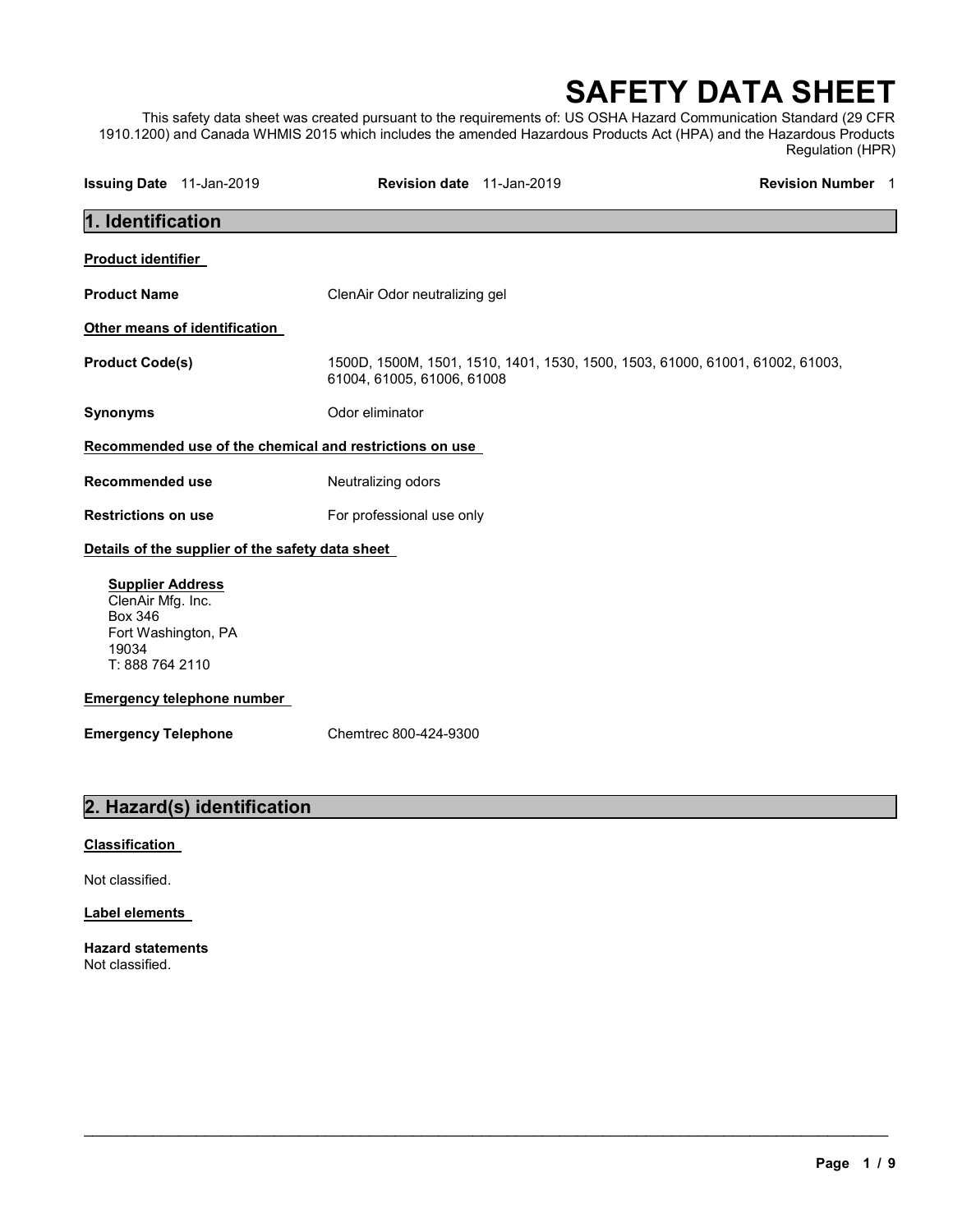### **Other information**

No information available.

### 3. Composition/information on ingredients

#### **Substance**

Not applicable.

#### **Mixture**

Synonyms **Constanting Constanting Constanting Constanting Constanting Constanting Constanting Constanting Constanting Constanting Constanting Constanting Constanting Constanting Constanting Constanting Constanting Constant** 

| Chemical name    | CAS No        | Weight-% | <b>Information Review</b><br>Act registry number<br>$(HMIRA$ registry #) | <b>Hazardous Material Date HMIRA filed and</b><br>date exemption<br>granted (if<br>applicable) |
|------------------|---------------|----------|--------------------------------------------------------------------------|------------------------------------------------------------------------------------------------|
| Propylene glycol | $57 - 55 - 6$ | $3 - 7$  | $\overline{\phantom{0}}$                                                 |                                                                                                |
| Ethyl alcohol    | 64-17-5       | 1-5      | $\overline{\phantom{0}}$                                                 |                                                                                                |

 $\mathcal{L}_\mathcal{L} = \{ \mathcal{L}_\mathcal{L} = \{ \mathcal{L}_\mathcal{L} = \{ \mathcal{L}_\mathcal{L} = \{ \mathcal{L}_\mathcal{L} = \{ \mathcal{L}_\mathcal{L} = \{ \mathcal{L}_\mathcal{L} = \{ \mathcal{L}_\mathcal{L} = \{ \mathcal{L}_\mathcal{L} = \{ \mathcal{L}_\mathcal{L} = \{ \mathcal{L}_\mathcal{L} = \{ \mathcal{L}_\mathcal{L} = \{ \mathcal{L}_\mathcal{L} = \{ \mathcal{L}_\mathcal{L} = \{ \mathcal{L}_\mathcal{$ 

### 4. First-aid measures

### Description of first aid measures

| <b>Inhalation</b>                                           | Remove to fresh air.                                                                                       |  |  |
|-------------------------------------------------------------|------------------------------------------------------------------------------------------------------------|--|--|
| Eye contact                                                 | Rinse thoroughly with plenty of water, also under the eyelids. Get medical attention if<br>symptoms occur. |  |  |
| <b>Skin contact</b>                                         | Wash skin with soap and water. Get medical attention if symptoms occur.                                    |  |  |
| Ingestion                                                   | Clean mouth with water and drink afterwards plenty of water.                                               |  |  |
| Most important symptoms and effects, both acute and delayed |                                                                                                            |  |  |
| <b>Symptoms</b>                                             | None known.                                                                                                |  |  |
|                                                             | Indication of any immediate medical attention and special treatment needed                                 |  |  |
| Note to physicians                                          | Treat symptomatically.                                                                                     |  |  |
|                                                             |                                                                                                            |  |  |
| 5. Fire-fighting measures                                   |                                                                                                            |  |  |
| Suitable Extinguishing Media                                | Use extinguishing measures that are appropriate to local circumstances and the                             |  |  |

| <b>Suitable Extinguishing Media</b>           | Use extinguishing measures that are appropriate to local circumstances and the<br>surrounding environment. |
|-----------------------------------------------|------------------------------------------------------------------------------------------------------------|
| Unsuitable extinguishing media                | None known.                                                                                                |
| Specific hazards arising from the<br>chemical | None in particular.                                                                                        |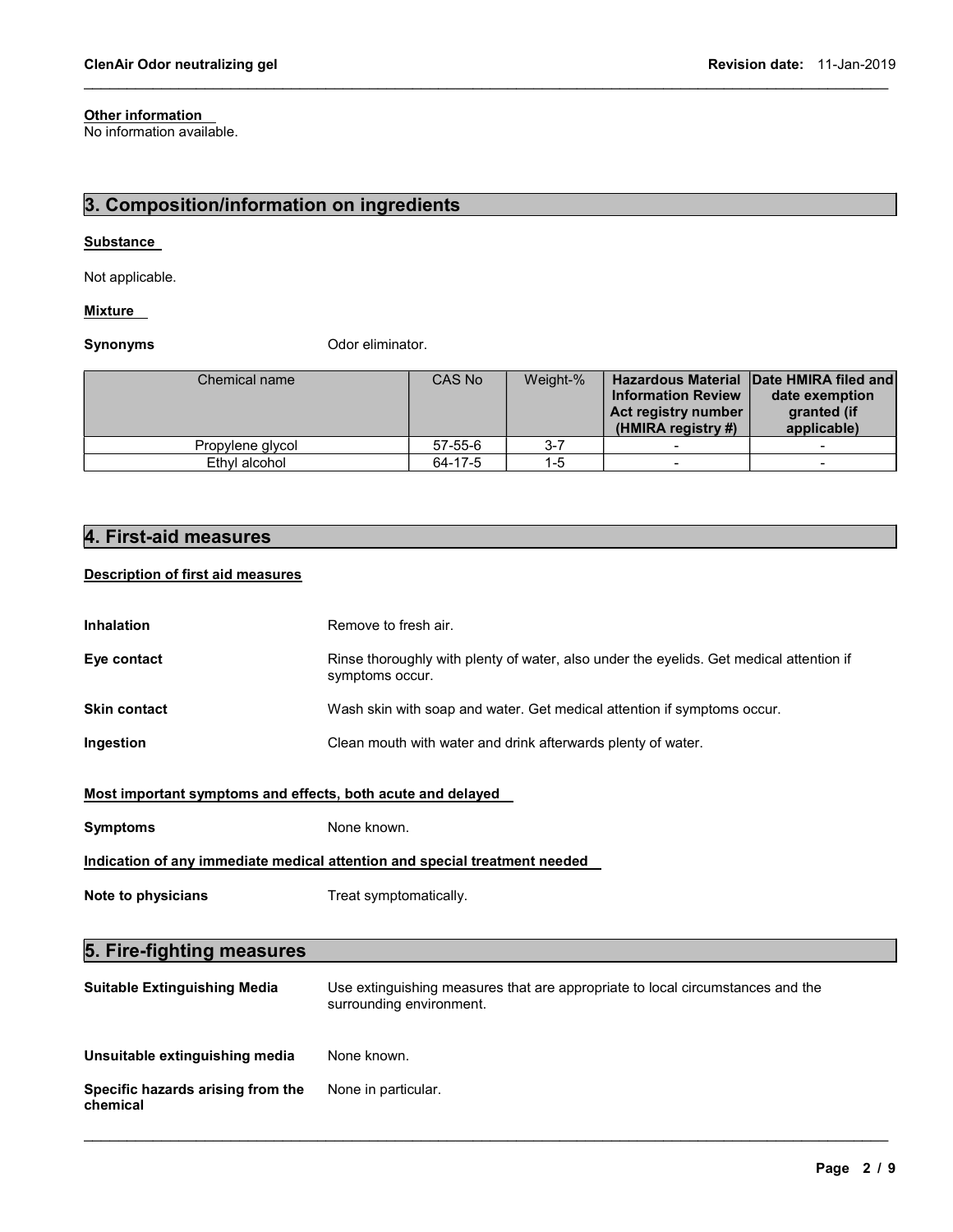#### Explosion data

Sensitivity to mechanical impact None. Sensitivity to static discharge None.

Special protective equipment for fire-fighters Firefighters should wear self-contained breathing apparatus and full firefighting turnout gear. Use personal protection equipment.

 $\mathcal{L}_\mathcal{L} = \{ \mathcal{L}_\mathcal{L} = \{ \mathcal{L}_\mathcal{L} = \{ \mathcal{L}_\mathcal{L} = \{ \mathcal{L}_\mathcal{L} = \{ \mathcal{L}_\mathcal{L} = \{ \mathcal{L}_\mathcal{L} = \{ \mathcal{L}_\mathcal{L} = \{ \mathcal{L}_\mathcal{L} = \{ \mathcal{L}_\mathcal{L} = \{ \mathcal{L}_\mathcal{L} = \{ \mathcal{L}_\mathcal{L} = \{ \mathcal{L}_\mathcal{L} = \{ \mathcal{L}_\mathcal{L} = \{ \mathcal{L}_\mathcal{$ 

### 6. Accidental release measures

#### Personal precautions, protective equipment and emergency procedures

**Personal precautions** Ensure adequate ventilation.

#### Methods and material for containment and cleaning up

Methods for containment Prevent further leakage or spillage if safe to do so. Methods for cleaning up Dam up. Soak up with inert absorbent material. Pick up and transfer to properly labeled containers.

# 7. Handling and storage Precautions for safe handling Advice on safe handling Handle in accordance with good industrial hygiene and safety practice. Conditions for safe storage, including any incompatibilities Storage Conditions **Keep containers tightly closed in a dry, cool and well-ventilated place.**

#### 8. Exposure controls/personal protection

#### Control parameters

#### Exposure Limits .

| Chemical name                  |  | <b>ACGIH TLV</b>            |                | <b>OSHA PEL</b>             |                              | NIOSH IDLH                  |
|--------------------------------|--|-----------------------------|----------------|-----------------------------|------------------------------|-----------------------------|
| Ethyl alcohol                  |  | STEL: 1000 ppm              |                | TWA: 1000 ppm               |                              | IDLH: 3300 ppm              |
| 64-17-5                        |  |                             |                | TWA: 1900 mg/m <sup>3</sup> |                              | TWA: 1000 ppm               |
|                                |  |                             |                | (vacated) TWA: 1000 ppm     |                              | TWA: 1900 mg/m <sup>3</sup> |
|                                |  |                             |                |                             | (vacated) TWA: 1900 mg/m $3$ |                             |
| Chemical name                  |  | Alberta                     |                | <b>British Columbia</b>     | Ontario                      | Quebec                      |
| Propylene glycol               |  |                             |                |                             | TWA: 10 mg/m <sup>3</sup>    |                             |
| $57 - 55 - 6$                  |  |                             |                |                             | TWA: 50 ppm                  |                             |
|                                |  |                             |                |                             | TWA: 155 mg/m <sup>3</sup>   |                             |
| TWA: 1000 ppm<br>Ethyl alcohol |  |                             | STEL: 1000 ppm | STEL: 1000 ppm              | TWA: 1000 ppm                |                             |
| 64-17-5                        |  | TWA: 1880 mg/m <sup>3</sup> |                |                             |                              | TWA: 1880 mg/m <sup>3</sup> |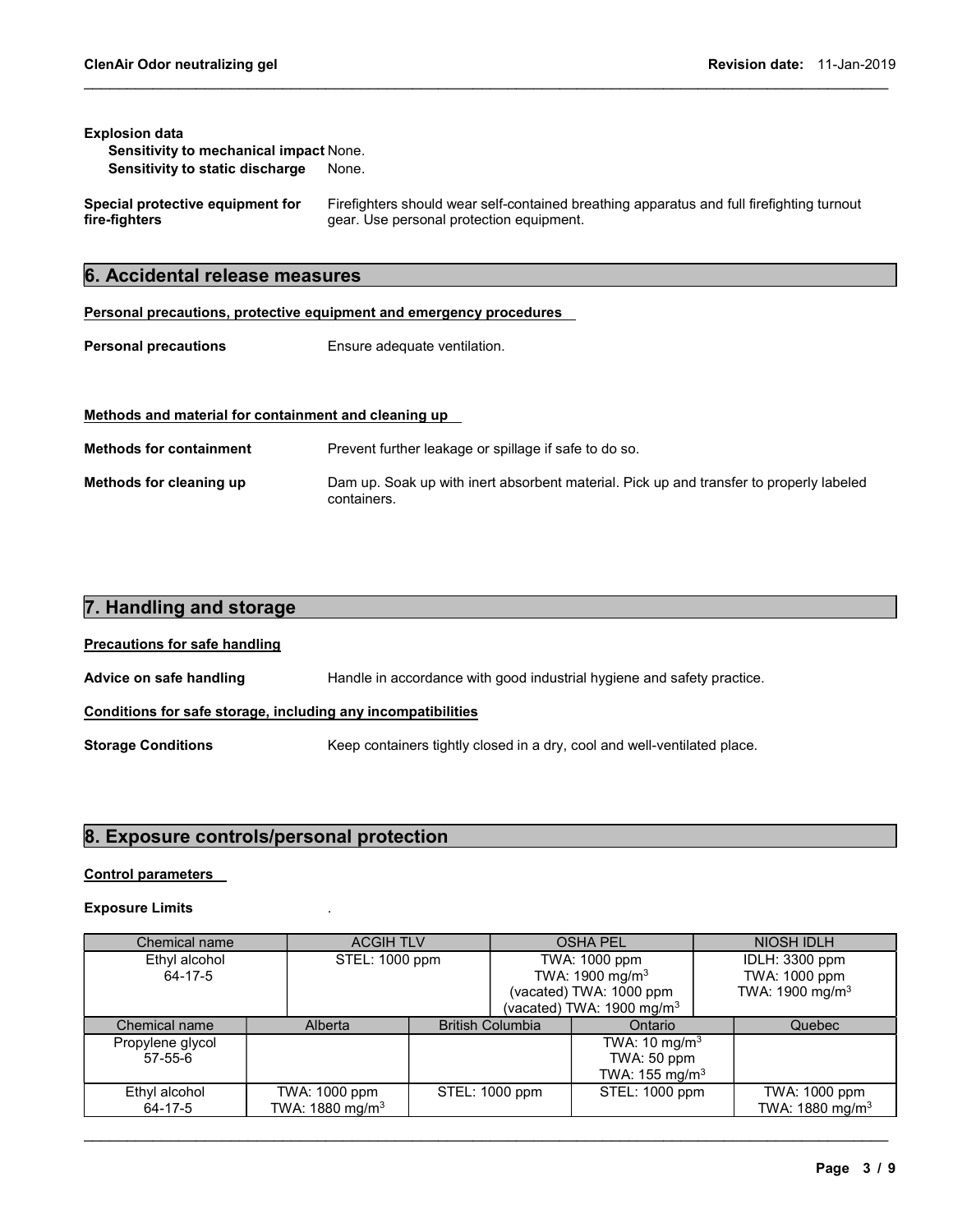#### Appropriate engineering controls

| <b>Engineering controls</b>           | <b>Showers</b><br>Eyewash stations<br>Ventilation systems.                                                                                                                  |
|---------------------------------------|-----------------------------------------------------------------------------------------------------------------------------------------------------------------------------|
|                                       | Individual protection measures, such as personal protective equipment                                                                                                       |
| <b>Eye/face protection</b>            | No special protective equipment required. If splashes are likely to occur:. Goggles.                                                                                        |
| <b>Hand protection</b>                | No special protective equipment required.                                                                                                                                   |
| Skin and body protection              | No special protective equipment required.                                                                                                                                   |
| <b>Respiratory protection</b>         | No protective equipment is needed under normal use conditions. If exposure limits are<br>exceeded or irritation is experienced, ventilation and evacuation may be required. |
| <b>General hygiene considerations</b> | Handle in accordance with good industrial hygiene and safety practice. Wash thoroughly<br>after handling.                                                                   |

 $\mathcal{L}_\mathcal{L} = \{ \mathcal{L}_\mathcal{L} = \{ \mathcal{L}_\mathcal{L} = \{ \mathcal{L}_\mathcal{L} = \{ \mathcal{L}_\mathcal{L} = \{ \mathcal{L}_\mathcal{L} = \{ \mathcal{L}_\mathcal{L} = \{ \mathcal{L}_\mathcal{L} = \{ \mathcal{L}_\mathcal{L} = \{ \mathcal{L}_\mathcal{L} = \{ \mathcal{L}_\mathcal{L} = \{ \mathcal{L}_\mathcal{L} = \{ \mathcal{L}_\mathcal{L} = \{ \mathcal{L}_\mathcal{L} = \{ \mathcal{L}_\mathcal{$ 

## 9. Physical and chemical properties

#### Information on basic physical and chemical properties

| <b>Physical state</b>                     | Solid                     |                  |
|-------------------------------------------|---------------------------|------------------|
| Appearance                                | Solid (compressed)        |                  |
| Color                                     | <b>White</b>              |                  |
| Odor                                      | Fresh                     |                  |
| <b>Odor threshold</b>                     | No information available  |                  |
| Property                                  | <b>Values</b>             | Remarks • Method |
| рH                                        | $7.0 - 7.5$               |                  |
| Melting point / freezing point            | 51.66 °C / 124.99<br>°F   |                  |
| Boiling point / boiling range             | No data available         | None known       |
| <b>Flash point</b>                        | °F<br>176 °C / 348.8      |                  |
| <b>Evaporation rate</b>                   | No data available         | None known       |
| Flammability (solid, gas)                 | No data available         | None known       |
| <b>Flammability Limit in Air</b>          |                           | None known       |
| Upper flammability or explosive<br>limits | No data available         |                  |
| Lower flammability or explosive           | No data available         |                  |
| limits                                    |                           |                  |
| Vapor pressure                            | No data available         | None known       |
| <b>Vapor density</b>                      | No data available         | None known       |
| <b>Relative density</b>                   | $0.85 - 0.95$             |                  |
| <b>Water solubility</b>                   | Miscible in water         |                  |
| Solubility(ies)                           | No data available         | None known       |
| <b>Partition coefficient</b>              | No data available         | None known       |
| <b>Autoignition temperature</b>           | No data available         | None known       |
| <b>Decomposition temperature</b>          | No data available         | None known       |
| <b>Kinematic viscosity</b>                | No data available         | None known       |
| <b>Dynamic viscosity</b>                  | No data available         | None known       |
| <b>Other information</b>                  |                           |                  |
| <b>Explosive properties</b>               | No information available. |                  |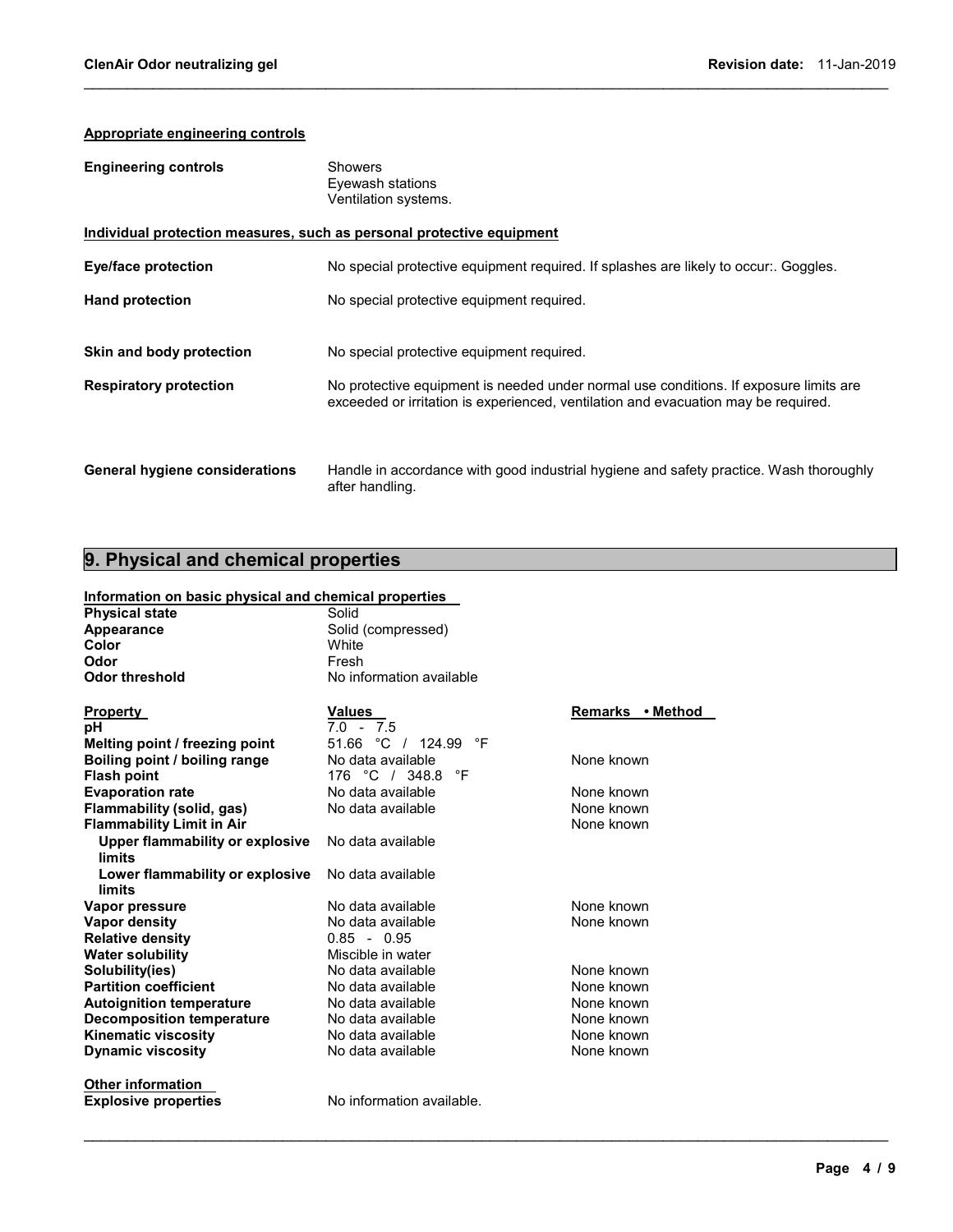| No information available. |
|---------------------------|
|                           |
| No information available  |
| No information available  |
| No information available  |
| No information available  |
| No information available  |
|                           |

### 10. Stability and reactivity

| <b>Reactivity</b>                                                       | No information available.                 |
|-------------------------------------------------------------------------|-------------------------------------------|
| <b>Chemical stability</b>                                               | Stable under normal conditions.           |
| <b>Possibility of hazardous reactions</b> None under normal processing. |                                           |
| <b>Conditions to avoid</b>                                              | None known based on information supplied. |
| Incompatible materials                                                  | Strong oxidizing agents.                  |

Hazardous decomposition products None known based on information supplied.

### 11. Toxicological information

#### Information on likely routes of exposure

| Inhalation          | Specific test data for the substance or mixture is not available.                                                        |
|---------------------|--------------------------------------------------------------------------------------------------------------------------|
| Eye contact         | Specific test data for the substance or mixture is not available. Contact with eyes may<br>cause irritation.             |
| <b>Skin contact</b> | Specific test data for the substance or mixture is not available. May cause irritation.                                  |
| Ingestion           | Specific test data for the substance or mixture is not available. Ingestion may cause<br>irritation to mucous membranes. |
|                     | Symptoms related to the physical, chemical and toxicological characteristics                                             |

 $\mathcal{L}_\mathcal{L} = \{ \mathcal{L}_\mathcal{L} = \{ \mathcal{L}_\mathcal{L} = \{ \mathcal{L}_\mathcal{L} = \{ \mathcal{L}_\mathcal{L} = \{ \mathcal{L}_\mathcal{L} = \{ \mathcal{L}_\mathcal{L} = \{ \mathcal{L}_\mathcal{L} = \{ \mathcal{L}_\mathcal{L} = \{ \mathcal{L}_\mathcal{L} = \{ \mathcal{L}_\mathcal{L} = \{ \mathcal{L}_\mathcal{L} = \{ \mathcal{L}_\mathcal{L} = \{ \mathcal{L}_\mathcal{L} = \{ \mathcal{L}_\mathcal{$ 

Symptoms None known.

Acute toxicity

#### Numerical measures of toxicity No information available

#### Component Information

| Chemical name    | Oral LD50             | Dermal LD50               | Inhalation LC50          |
|------------------|-----------------------|---------------------------|--------------------------|
| Propylene glycol | (Rat)<br>= 20 g/kg    | = 20800 mg/kg<br>(Rabbit) |                          |
| Ethyl alcohol    | = 7060 mg/kg<br>Rat ) |                           | $= 124.7$ mg/L (Rat) 4 h |

 $\mathcal{L}_\mathcal{L} = \{ \mathcal{L}_\mathcal{L} = \{ \mathcal{L}_\mathcal{L} = \{ \mathcal{L}_\mathcal{L} = \{ \mathcal{L}_\mathcal{L} = \{ \mathcal{L}_\mathcal{L} = \{ \mathcal{L}_\mathcal{L} = \{ \mathcal{L}_\mathcal{L} = \{ \mathcal{L}_\mathcal{L} = \{ \mathcal{L}_\mathcal{L} = \{ \mathcal{L}_\mathcal{L} = \{ \mathcal{L}_\mathcal{L} = \{ \mathcal{L}_\mathcal{L} = \{ \mathcal{L}_\mathcal{L} = \{ \mathcal{L}_\mathcal{$ 

#### Delayed and immediate effects as well as chronic effects from short and long-term exposure

Skin corrosion/irritation No information available.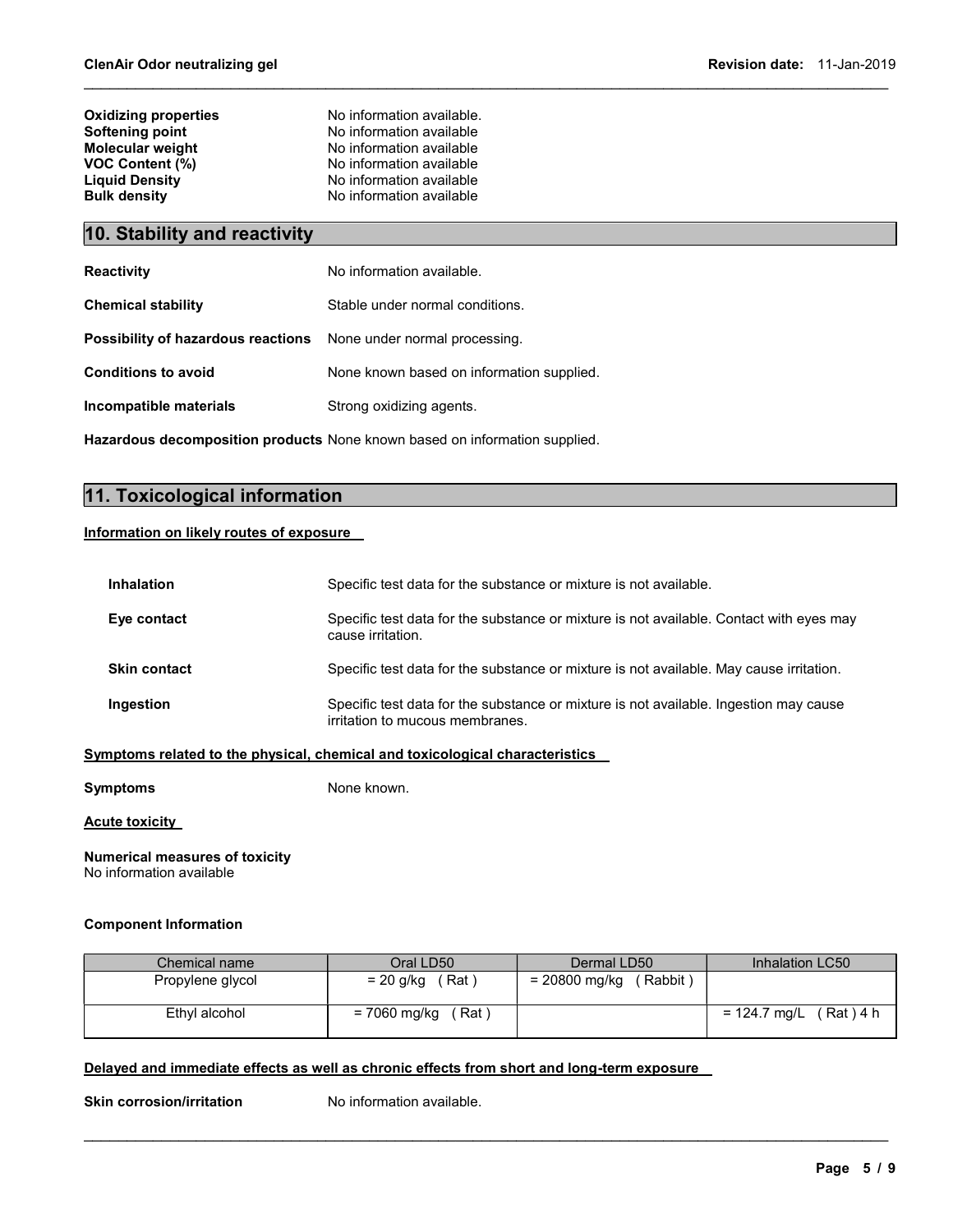| Serious eye damage/eye irritation<br>Respiratory or skin sensitization<br>Germ cell mutagenicity                                                                                                        |  | No information available. |                                                                                      |            |             |  |  |
|---------------------------------------------------------------------------------------------------------------------------------------------------------------------------------------------------------|--|---------------------------|--------------------------------------------------------------------------------------|------------|-------------|--|--|
|                                                                                                                                                                                                         |  | No information available. |                                                                                      |            |             |  |  |
|                                                                                                                                                                                                         |  | No information available. |                                                                                      |            |             |  |  |
| Carcinogenicity                                                                                                                                                                                         |  | alcoholic beverage.       | Ethanol has been shown to be carcinogenic in long-term studies only when consumed as |            |             |  |  |
| Chemical name                                                                                                                                                                                           |  | <b>ACGIH</b>              | <b>IARC</b>                                                                          | <b>NTP</b> | <b>OSHA</b> |  |  |
| Ethyl alcohol<br>64-17-5                                                                                                                                                                                |  | A <sub>3</sub>            | Group 1                                                                              | Known      | X           |  |  |
| A3 - Animal Carcinogen<br>IARC (International Agency for Research on Cancer)<br>Group 1 - Carcinogenic to Humans<br><b>NTP (National Toxicology Program)</b><br>Known - Known Carcinogen<br>X - Present |  |                           | OSHA (Occupational Safety and Health Administration of the US Department of Labor)   |            |             |  |  |
| <b>Reproductive toxicity</b>                                                                                                                                                                            |  | No information available. |                                                                                      |            |             |  |  |
| <b>STOT - single exposure</b>                                                                                                                                                                           |  | No information available. |                                                                                      |            |             |  |  |
| <b>STOT - repeated exposure</b>                                                                                                                                                                         |  | No information available. |                                                                                      |            |             |  |  |
| <b>Aspiration hazard</b>                                                                                                                                                                                |  | No information available. |                                                                                      |            |             |  |  |

 $\mathcal{L}_\mathcal{L} = \{ \mathcal{L}_\mathcal{L} = \{ \mathcal{L}_\mathcal{L} = \{ \mathcal{L}_\mathcal{L} = \{ \mathcal{L}_\mathcal{L} = \{ \mathcal{L}_\mathcal{L} = \{ \mathcal{L}_\mathcal{L} = \{ \mathcal{L}_\mathcal{L} = \{ \mathcal{L}_\mathcal{L} = \{ \mathcal{L}_\mathcal{L} = \{ \mathcal{L}_\mathcal{L} = \{ \mathcal{L}_\mathcal{L} = \{ \mathcal{L}_\mathcal{L} = \{ \mathcal{L}_\mathcal{L} = \{ \mathcal{L}_\mathcal{$ 

### 12. Ecological information

Ecotoxicity The environmental impact of this product has not been fully investigated.

| <b>Chemical name</b>              | Algae/aquatic plants                                          | <b>Fish</b>                                                                                                                                                                                         | Toxicity to<br>microorganisms | Crustacea                                                                                                                          |
|-----------------------------------|---------------------------------------------------------------|-----------------------------------------------------------------------------------------------------------------------------------------------------------------------------------------------------|-------------------------------|------------------------------------------------------------------------------------------------------------------------------------|
| Propylene glycol<br>$57 - 55 - 6$ | EC50: =19000mg/L (96h,<br>Pseudokirchneriella<br>subcapitata) | LC50: 41 - 47mL/L (96h,<br>Oncorhynchus mykiss)<br>LC50: =51600mg/L (96h,<br>Oncorhynchus mykiss)<br>LC50: =51400mg/L (96h,<br>Pimephales promelas)<br>LC50: =710mg/L (96h,<br>Pimephales promelas) |                               | EC50: >1000mg/L (48h,<br>Daphnia magna) EC50:<br>>10000mg/L (24h,<br>Daphnia magna)                                                |
| Ethyl alcohol<br>64-17-5          |                                                               | LC50: 12.0 - 16.0mL/L<br>(96h, Oncorhynchus<br>mykiss) LC50: >100mg/L<br>(96h, Pimephales<br>promelas) LC50: 13400 -<br>15100mg/L (96h,<br>Pimephales promelas)                                     |                               | LC50: 9268 - 14221mg/L<br>(48h, Daphnia magna)<br>EC50: =2mg/L (48h,<br>Daphnia magna) EC50:<br>=10800mg/L (24h,<br>Daphnia magna) |

#### Persistence and degradability Mo information available.

Bioaccumulation No information available.

| Chemical name                              | <b>Partition coefficient</b> |
|--------------------------------------------|------------------------------|
| Ethyl alcohol<br>. 47 F<br>$64-1$<br>. - - | റാറ<br>-∪.∍∠                 |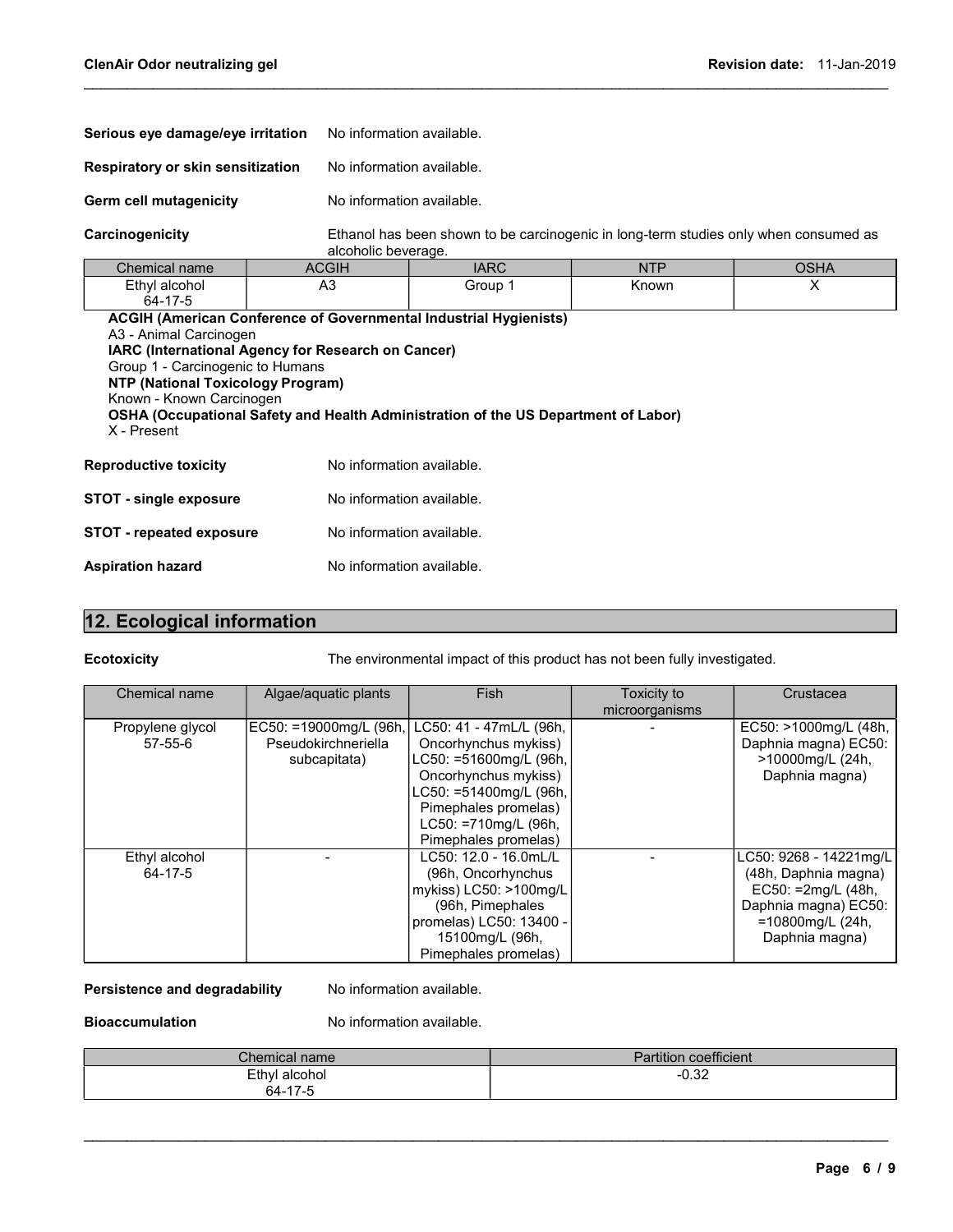Other adverse effects No information available.

| 13. Disposal considerations            |                                                                                                                    |  |  |  |  |
|----------------------------------------|--------------------------------------------------------------------------------------------------------------------|--|--|--|--|
| Waste treatment methods                |                                                                                                                    |  |  |  |  |
| Waste from residues/unused<br>products | Dispose of in accordance with local regulations. Dispose of waste in accordance with<br>environmental legislation. |  |  |  |  |
| Contaminated packaging                 | Do not reuse empty containers.                                                                                     |  |  |  |  |

 $\mathcal{L}_\mathcal{L} = \{ \mathcal{L}_\mathcal{L} = \{ \mathcal{L}_\mathcal{L} = \{ \mathcal{L}_\mathcal{L} = \{ \mathcal{L}_\mathcal{L} = \{ \mathcal{L}_\mathcal{L} = \{ \mathcal{L}_\mathcal{L} = \{ \mathcal{L}_\mathcal{L} = \{ \mathcal{L}_\mathcal{L} = \{ \mathcal{L}_\mathcal{L} = \{ \mathcal{L}_\mathcal{L} = \{ \mathcal{L}_\mathcal{L} = \{ \mathcal{L}_\mathcal{L} = \{ \mathcal{L}_\mathcal{L} = \{ \mathcal{L}_\mathcal{$ 

| $\mathcal L$ hemical name $\mathcal L$ | California Hazardous Waste Status |  |  |
|----------------------------------------|-----------------------------------|--|--|
| Ethyl alcohol                          | Toxic                             |  |  |
| 64-17-5                                | Ianitable                         |  |  |

## 14. Transport information

| DOT         | Not regulated |
|-------------|---------------|
| <b>TDG</b>  | Not regulated |
| <b>MEX</b>  | Not regulated |
| ICAO (air)  | Not regulated |
| IATA        | Not regulated |
| <b>IMDG</b> | Not regulated |
| <b>RID</b>  | Not regulated |
| ADR         | Not regulated |
| ADN         | Not regulated |

### 15. Regulatory information

Safety, health and environmental regulations/legislation specific for the substance or mixture

#### International Regulations

The Montreal Protocol on Substances that Deplete the Ozone Layer Not applicable

The Stockholm Convention on Persistent Organic Pollutants Not applicable

The Rotterdam Convention Not applicable

| <b>International Inventories</b> |  |
|----------------------------------|--|
|                                  |  |

| <b>TSCA</b>          | Contact supplier for inventory compliance status. |
|----------------------|---------------------------------------------------|
| <b>DSL/NDSL</b>      | Contact supplier for inventory compliance status. |
| <b>EINECS/ELINCS</b> | Contact supplier for inventory compliance status. |
| <b>ENCS</b>          | Contact supplier for inventory compliance status. |
| <b>IECSC</b>         | Contact supplier for inventory compliance status. |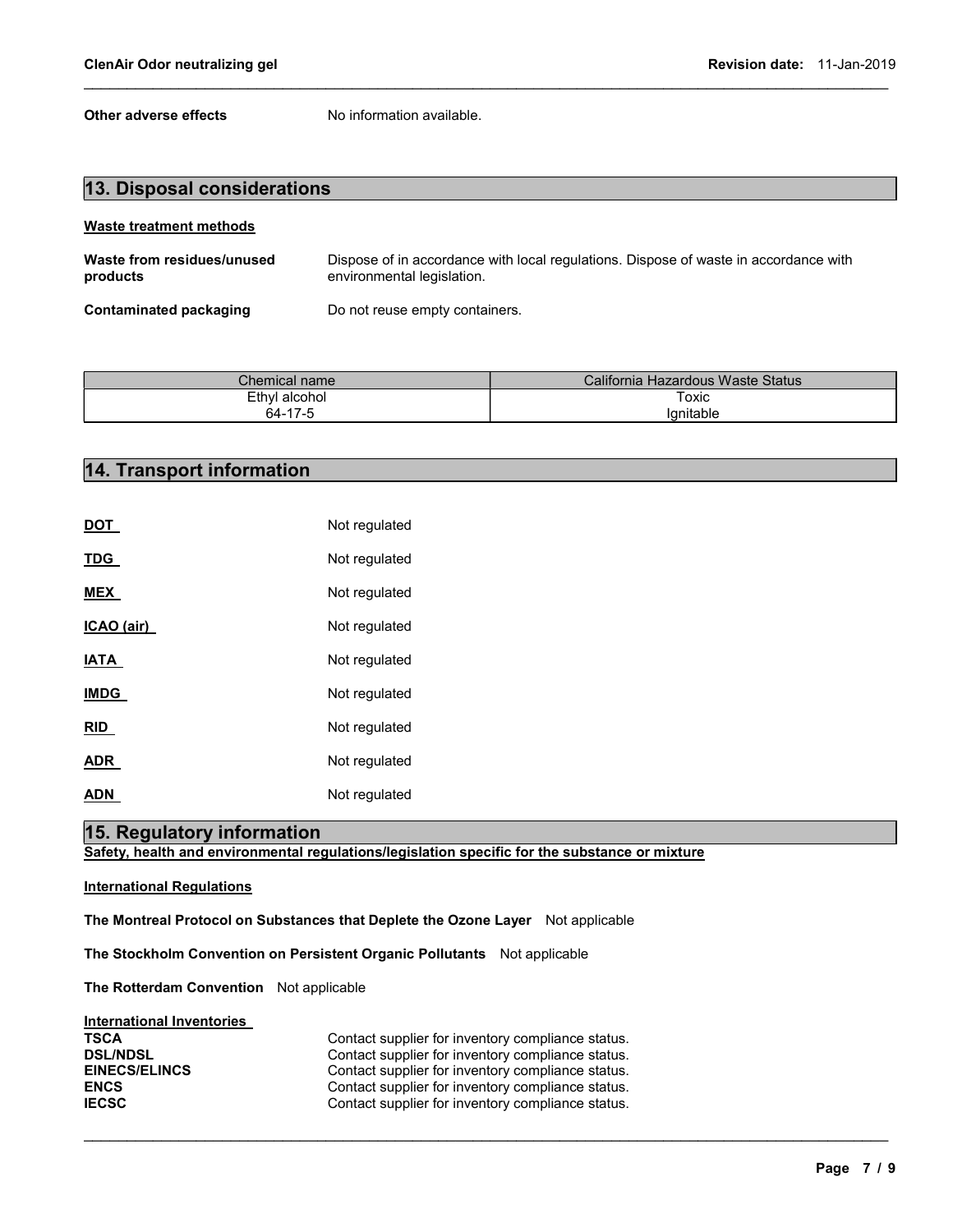| <b>KECL</b>  | Contact supplier for inventory compliance status. |
|--------------|---------------------------------------------------|
| <b>PICCS</b> | Contact supplier for inventory compliance status. |
| <b>AICS</b>  | Contact supplier for inventory compliance status. |

Legend:

TSCA - United States Toxic Substances Control Act Section 8(b) Inventory

DSL/NDSL - Canadian Domestic Substances List/Non-Domestic Substances List

EINECS/ELINCS - European Inventory of Existing Chemical Substances/European List of Notified Chemical Substances

 $\mathcal{L}_\mathcal{L} = \{ \mathcal{L}_\mathcal{L} = \{ \mathcal{L}_\mathcal{L} = \{ \mathcal{L}_\mathcal{L} = \{ \mathcal{L}_\mathcal{L} = \{ \mathcal{L}_\mathcal{L} = \{ \mathcal{L}_\mathcal{L} = \{ \mathcal{L}_\mathcal{L} = \{ \mathcal{L}_\mathcal{L} = \{ \mathcal{L}_\mathcal{L} = \{ \mathcal{L}_\mathcal{L} = \{ \mathcal{L}_\mathcal{L} = \{ \mathcal{L}_\mathcal{L} = \{ \mathcal{L}_\mathcal{L} = \{ \mathcal{L}_\mathcal{$ 

ENCS - Japan Existing and New Chemical Substances

IECSC - China Inventory of Existing Chemical Substances

KECL - Korean Existing and Evaluated Chemical Substances

PICCS - Philippines Inventory of Chemicals and Chemical Substances

AICS - Australian Inventory of Chemical Substances

#### US Federal Regulations

#### SARA 313

Section 313 of Title III of the Superfund Amendments and Reauthorization Act of 1986 (SARA). This product does not contain any chemicals which are subject to the reporting requirements of the Act and Title 40 of the Code of Federal Regulations, Part 372.

#### SARA 311/312 Hazard Categories

Should this product meet EPCRA 311/312 Tier reporting criteria at 40 CFR 370, refer to Section 2 of this SDS for appropriate classifications. Under the amended regulations at 40 CFR 370, EPCRA 311/312 Tier II reporting for the 2017 calendar year will need to be consistent with updated hazard classifications.

#### CWA (Clean Water Act)

This product does not contain any substances regulated as pollutants pursuant to the Clean Water Act (40 CFR 122.21 and 40 CFR 122.42).

#### **CERCLA**

This material, as supplied, does not contain any substances regulated as hazardous substances under the Comprehensive Environmental Response Compensation and Liability Act (CERCLA) (40 CFR 302) or the Superfund Amendments and Reauthorization Act (SARA) (40 CFR 355). There may be specific reporting requirements at the local, regional, or state level pertaining to releases of this material.

#### US State Regulations

#### California Proposition 65

This product does not contain any Proposition 65 chemicals.

#### U.S. State Right-to-Know Regulations

#### US State Regulations

| Chemical name                     | New Jersey | <b>Massachusetts</b> | Pennsylvania |
|-----------------------------------|------------|----------------------|--------------|
| Propylene glycol<br>$57 - 55 - 6$ |            |                      |              |
| Ethyl alcohol<br>64-17-5          |            |                      |              |

 $\mathcal{L}_\mathcal{L} = \{ \mathcal{L}_\mathcal{L} = \{ \mathcal{L}_\mathcal{L} = \{ \mathcal{L}_\mathcal{L} = \{ \mathcal{L}_\mathcal{L} = \{ \mathcal{L}_\mathcal{L} = \{ \mathcal{L}_\mathcal{L} = \{ \mathcal{L}_\mathcal{L} = \{ \mathcal{L}_\mathcal{L} = \{ \mathcal{L}_\mathcal{L} = \{ \mathcal{L}_\mathcal{L} = \{ \mathcal{L}_\mathcal{L} = \{ \mathcal{L}_\mathcal{L} = \{ \mathcal{L}_\mathcal{L} = \{ \mathcal{L}_\mathcal{$ 

#### U.S. EPA Label Information

#### EPA Pesticide Registration Number Not applicable